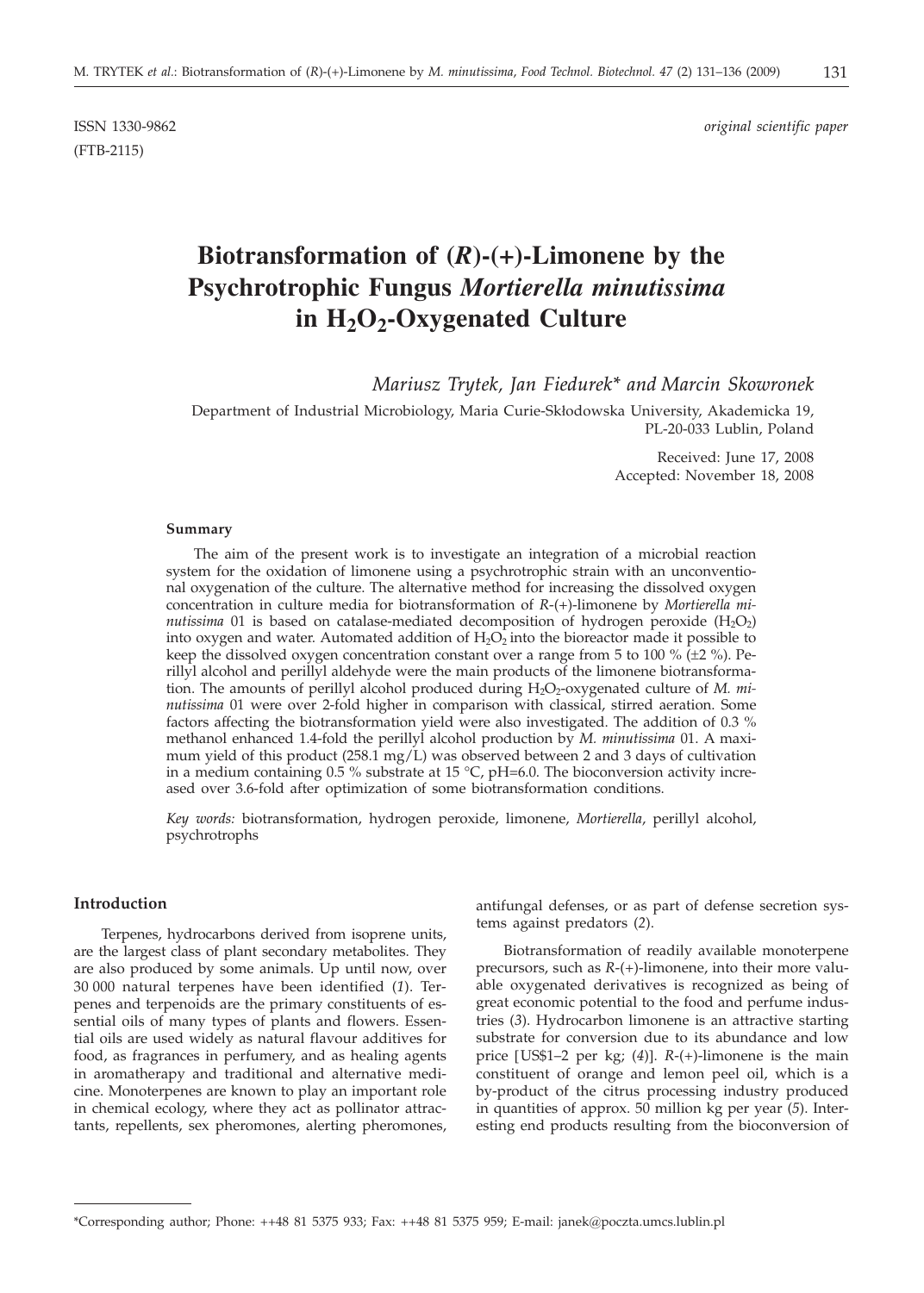limonene are perillyl alcohol, carvone and  $\alpha$ -terpineol. Bulk prices for both enantiomers of carvone are in the range of US\$30–60 per kg; prices for (–)- and (+)-perillyl alcohol are at least one order of magnitude higher (*6*). These terpenoids are naturally found in low quantities in many volatile oils and used extensively in cosmetics and flavouring of foods and beverages. Perillyl alcohol has anticancer activity and can play a role in antioxidant processes (*7,8*). Phase II trials to evaluate the efficacy of perillyl alcohol in the treatment of breast, pancreatic, and colorectal cancer are in progress (*9*).

A number of microorganisms have been reported to convert limonene to notable monoterpenoid compounds (*6,10–13*). In all those cases, mesophilic microorganisms were used. The drawbacks to this type of biotransformation system are cytotoxicity, excess volatility of terpenes, and low solubility of oxygen in aqueous solutions in the temperature range of 30–45 °C (*14*).

Despite their huge application potential in fundamental and applied fields (*15*), microorganisms isolated from cold environments have received little attention, especially in comparison with thermophiles. Their advantages and their ecological and economic values have not yet been sufficiently recognized. Nevertheless, in the past decade, an increasing interest of biotechnologists in these extreme organisms has been observed (*16–18*). For the first time, psychrophilic microorganisms have been found to be useful for the transformation of volatile substrates such as *R*-(+)-limonene (*19*). Cold-adapted microorganisms (psychrophilic and psychrotrophic) are distinguished from mesophiles by their ability to grow at low temperatures (>10 °C). Under such conditions, apart from other physiological characteristics, psychrophiles and psychrotrophs, though having slightly slower metabolic rates, have higher turnover numbers  $(k_{cat})$  and catalytic efficiencies  $(k_{cat}/K_m)$  in comparison with their mesophilic counterparts (*16,20,21*).

The application of cold-adapted microorganisms offers energy-saving benefits as psychrophiles and psychrotrophs thrive in cold environments and during the winter season do not require expensive heating steps. High enzymatic activities and catalytic efficiencies in the temperature range of 0–20 °C prevent the risk of microbial contamination, shorten process time, provide increased reaction yields, accommodate a high level of stereospecificity, and minimize undesirable chemical reactions that can occur at higher temperatures (*18,20*). Moreover, at lower temperatures an increase in the dissolved oxygen (DO) fraction in culture media has been observed (*22*); the optimum fraction of DO is one of the important parameters of aerobic biotransformation processes.

Biochemical evidence indicates that these types of bioconversions are often initiated by cytochrome P-450 monooxygenase-mediated incorporation of a single atom of molecular oxygen into a substrate with the concomitant reduction of the other atom to water. Oxygen is only sparingly soluble in aqueous solutions (<10 ppm at 25  $°C$ , 1 atm) and this limitation has been observed in diverse reactors, especially when operated at high cell density (*23*). A common method for increasing the DO fraction in culture media involves aeration with air or pure oxygen. Since the solubility of oxygen is low and the quantity of mycelia is often large, the oxygen supplied by air or even pure oxygen can be quickly depleted by the microorganisms. The critical DO fraction to determine the optimum capability of a microorganism varies and depends on the desired end product.

The present study examines the development of a microbial reaction system for the biotransformation of *R*-(+)-limonene by *M. minutissima*, a psychrotrophic fungus showing high catalase activity  $(24)$ , using  $H_2O_2$  as an oxygenation agent. This type of a monoterpene bioconversion system using unconventional oxygenation of culture has not been previously reported. However, the use of hydrogen peroxide to increase the dissolved oxygen concentration has been presented earlier for other metabolite biosynthesis systems (*25,26*).

This unconventional method of medium oxygenation is expected to have a great application potential, especially with regard to shear-sensitive aerobic microorganisms in the logarithmic phase of growth, when oxygen consumption is the highest. Due to the presence of hydrogen peroxide in the medium, the process of fermentation is quite resistant to microbial contamination. Another practical advantage of the described method is the essential reduction of power consumption in comparison with traditional aeration (*27*).

## **Materials and Methods**

# *Chemicals*

(–)-Perillic acid was purchased from Sigma, USA. (–)-Linalool (>97 %), (+)-perillyl alcohol, (+)-perillyl aldehyde, (*R*)-(+)-limonene, (–)-carveol and (–)-carvone at purity of >99 % were obtained from Fluka, Switzerland. Hydrogen peroxide (30 % in H<sub>2</sub>O) was stored at 5 °C. All reagents and solvents were of analytical grade.

# *Microorganisms and media*

The strain of *M. minutissima* 01 isolated from soils in Spitsbergen, Norway (lat. 77°33'N, long. 14°30'E) was used in this study (*19*). The composition of the basal medium (BM) used for the biotransformation of limonene was as follows (in g/L): malt extract 10, peptone 5, glucose 10, and yeast extract 5.

#### *Batch operation*

*M. minutissima* 01 was cultivated on a rotary shaker (150 rpm) at 20  $°C$  in Erlenmeyer flasks (100 mL) containing 25 mL of BM. After 4 days of growth, 75-mL mycelial culture (obtained from 3 Erlenmeyer flasks) of *M. minutissima* 01 (about 6 g of dry mass per L) was aseptically transferred into a  $250$ -mL reactor  $(6.5 \times 18.0 \text{ cm})$  and incubated with different substrate concentrations with magnetic stirring (150 rpm) under controlled temperature (15 °C) and oxygen. If not stated otherwise, the biotransformations were carried out for 48 h. The dissolved oxygen fraction in the culture media was automatically controlled by a new self-made apparatus (*28*) which enabled automatic dosing of hydrogen peroxide (decomposed by catalase to oxygen and water) and oxygenation of the medium over a range from 5 to 100 % (±2 %). Conventional aeration was conducted using a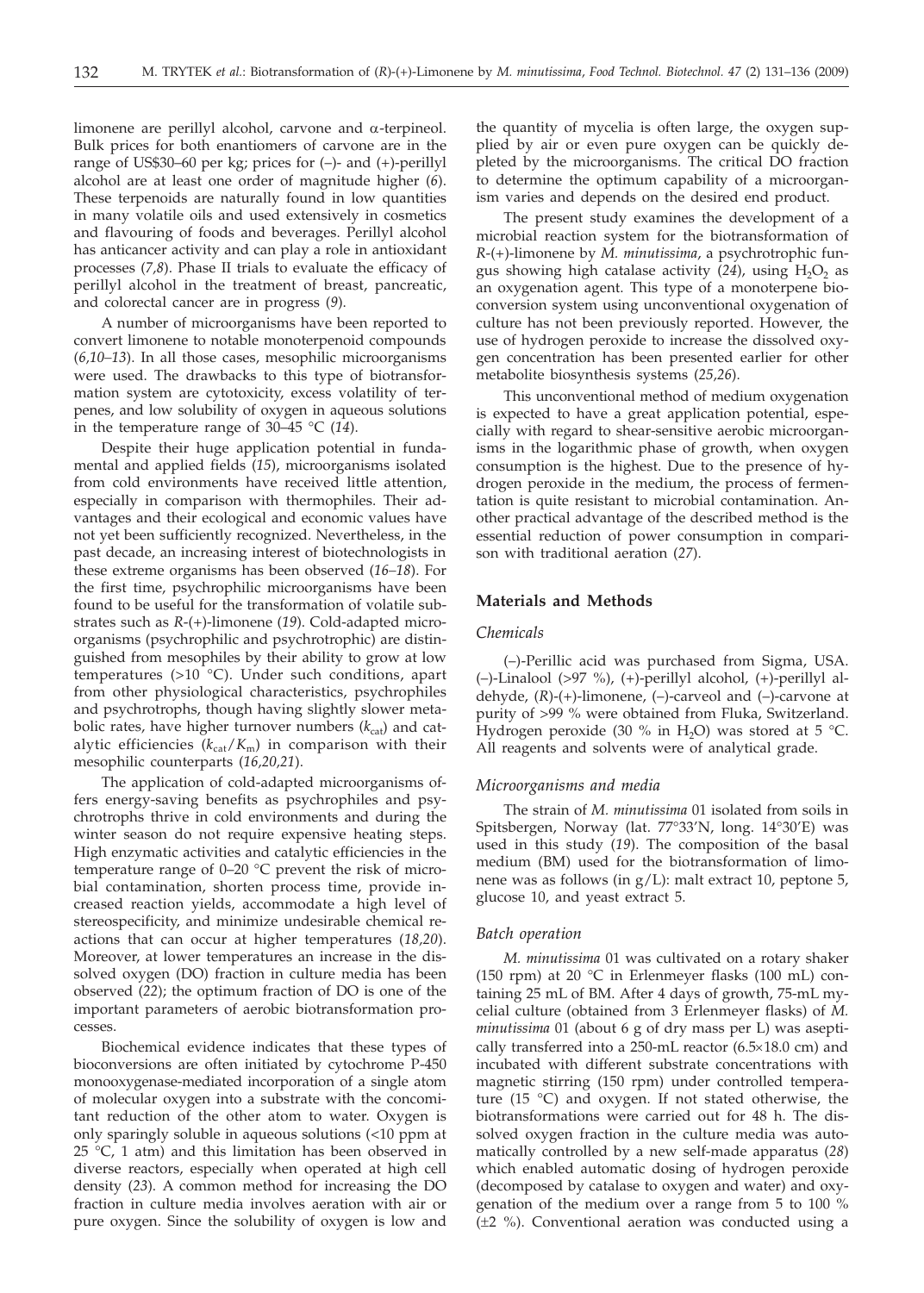magnetic stirrer (150 rpm). The dissolved oxygen (DO) fraction of the fermentation broth was measured by an Ingold electrode (Mettler-Toledo GmbH, Germany). The value of the readings was expressed as the percentage of the initial level of saturation. If not stated otherwise, at the end of the experiment samples were withdrawn to determine the concentrations of substrate and products.

## *Biotransformation analysis*

After the specified bioconversion time,  $400 \mu L$  of an internal standard (IS) solution of 1 % linalool in hexane were added to the medium. Subsequently, the biomass was harvested by centrifugation and the liquid was extracted twice by an equal volume of diethyl ether in a separatory funnel. The ether fraction was separated, dried over anhydrous  $Na<sub>2</sub>SO<sub>4</sub>$ , and concentrated to dryness on rotary vacuum evaporators at a water bath temperature of 30 °C. The residues obtained were dissolved in 2 mL of hexane and used for GC and GC-MS analyses conducted according to the previously reported method (*19*). Quantification of the volatile compounds was done by comparison with the added standard. The concentrations of perillyl alcohol and limonene in each extract were quantified from individual calibration curves using peak area ratios (analyte/IS) *vs.* amount ratios (analyte/IS) from standard authentic samples. Biotransformations were performed in two replicate samples and the analyses were carried out in duplicate. The error associated with the GC quantification of samples was ±4 % and is quoted for a confidence interval of 96 %. The data given here are the average values of measurements.

#### **Results and Discussion**

Biotransformation of terpenes by bacteria and fungi is known to be markedly influenced by the DO fraction in the liquid phase (*29–31*). Oxygen has been shown to accelerate this bioconversion, but excess  $O_2$  brought a decrease in yield (*32*). When air was supplied, bioconversion of carveol to carvone increased 10-fold as compared to the control sample, where no air was forced into the flasks (*30*).

The addition of hydrogen peroxide  $(H_2O_2)$  was elaborated as an alternative method for increasing the DO fraction in culture media and enhancing limonene biotransformation by *M. minutissima* 01, which possesses catalase activity. The main products of this process were perillyl alcohol and perillyl aldehyde (Scheme 1).



**Scheme 1.** Products of the biotransformation of *R*-(+)-limonene by *M. minutissima* 01 under unconventional oxygenation of the culture medium

During hydroxylation of limonene under traditional stirred aeration, the relative fraction of DO in the biotransformation system oscillated between 2–5 %. After an addition of  $100 \mu L$  of  $1 \%$  hydrogen peroxide to the culture medium, DO reached 100 % saturation and then dropped within 40 min to a 5 % level.

As follows from the results presented in Table 1, the bioconversion activity of *M. minutissima* 01 was 104.9 mg/L of perillyl alcohol produced in 48 h after a single addition of 1 % of hydrogen peroxide (1 mL). A comparison of the production of perillyl alcohol by oxygenation with  $H_2O_2$  and stirred aeration of the *M. minutissima* mycelium showed that the  $H_2O_2$ -oxygenated culture was about 1.5-fold more efficient than the culture aerated by stirring.

It has been reported that most cytochrome P-450-dependent monooxygenases can utilize hydrogen peroxide as a source of oxygen atoms for substrate monooxygenation (a process termed 'peroxide shunt'). This 'peroxygenase' activity offers an opportunity to utilize cell-free cytochrome P-450-dependent catalysis without a need for NAD(P)H regeneration, additional proteins or dioxygen (*33*). Still, it remains unclear whether this process took place in our system since the involvement of cytochrome P-450 in the conversion of limonene in the cells of *M. minutissima* 01 is yet to be confirmed.

In a subsequent experiment, various  $H_2O_2$  fractions (1–20 %) were examined to investigate the relationship between the level of  $H_2O_2$  and the concentration of perillyl alcohol in the medium. The results show that the yield of perillyl alcohol decreased with an increase in  $H<sub>2</sub>O<sub>2</sub>$  fraction, from 180.2 (at 1 %  $H<sub>2</sub>O<sub>2</sub>$ ) down to 129.2 mg/L (at 20 %  $H_2O_2$ ) (Table 1). This was probably caused by an inhibiting effect of  $H_2O_2$  on the mycelium of  $M$ . *minutissima* 01. Therefore, in further experiments, the 1 % fraction of  $H_2O_2$  was used.

In order to minimize the toxic effect of limonene on the mycelium of *M. minutissima* 01, the substrate concentration for its enhanced biotransformation under unconventional oxygenation of the culture was investigated. The optimum amount of limonene (0.8 %), determined earlier by Trytek and Fiedurek (*19*), could be too high combined with the presence of hydrogen peroxide in the medium. It was found that under the tested conditions a maximum yield of perillyl alcohol (209.5 mg/L) occurred in a medium containing 0.5 % of the substrate (Fig. 1).

Cold-active enzymes can also find application in mixed aqueous–organic or non-aqueous solvents for the purpose of organic synthesis. Their utility derives from their inherent flexibility, which counteracts the stabilizing effects of low water activity in organic solvents (*18,20*). In subsequent experiments, different organic solvents with various log *P* values were tested for their ability to enhance limonene bioconversion. Only methanol (0.5 %), which is often used to improve the reaction rate in steroid bioconversion (*34*), enhanced the bioconversion by the mycelium of *M. minutissima* 01 over 1.25-fold. The optimal fraction of methanol for *R*-(+)-limonene conversion was 0.3 % (Table 1). The inhibiting effect of the solvent on oxygenation of limonene was observed when the methanol fraction was over 25 %. Tan and Day (*32*) in-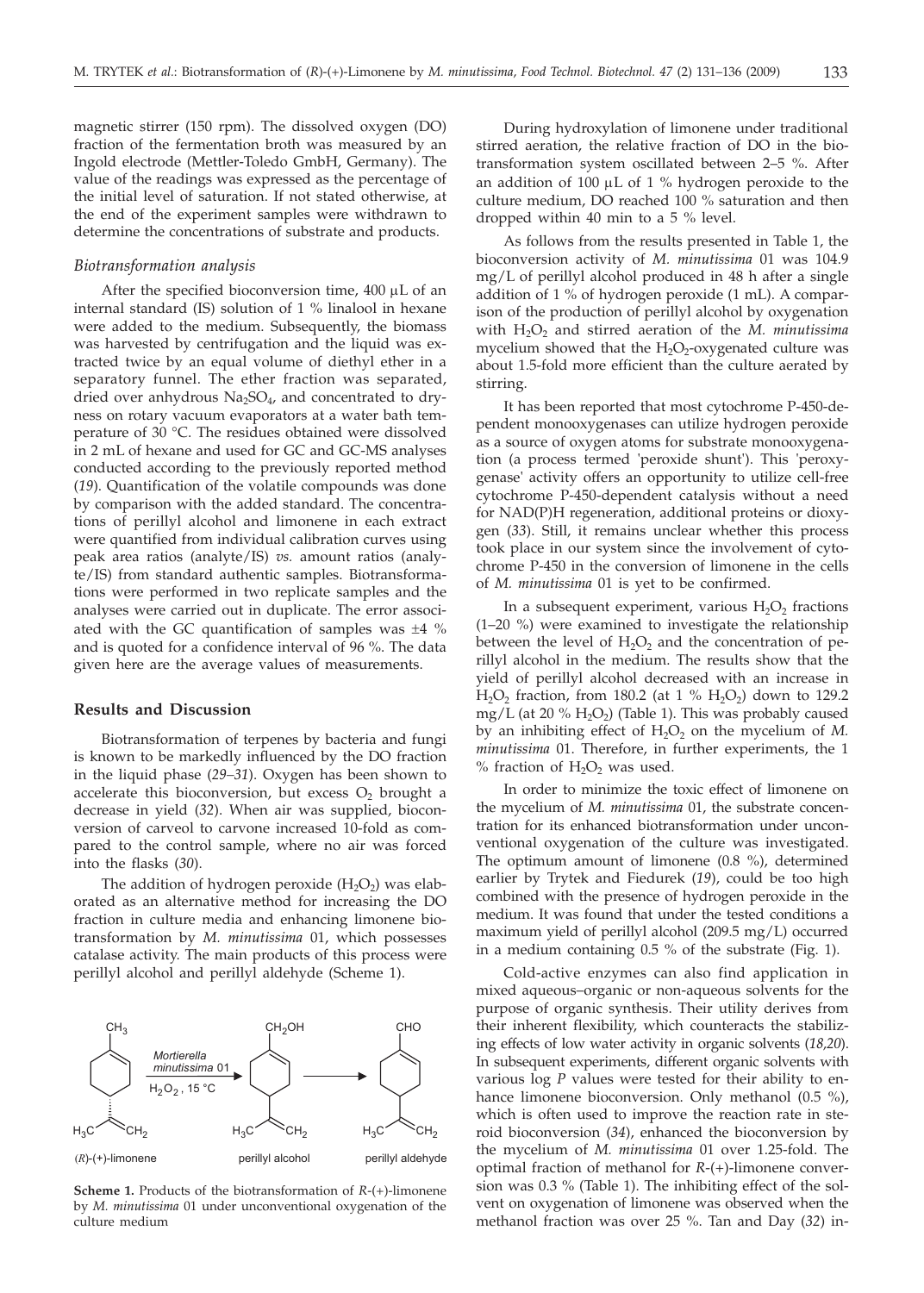| Varied factor                   | y(perillyl alcohol) | y(perillyl aldehyde) | $\gamma$ (remaining limonene) | $y$ (dry mass) |  |
|---------------------------------|---------------------|----------------------|-------------------------------|----------------|--|
|                                 | mg/L                | mg/L                 | mg/L                          | $\rm g/L$      |  |
| $\mbox{Control}^{\mbox{a}}$     | $71.5\,$            | 7.9                  | 7.1                           | 6.8            |  |
| Oxygenation with 1 % $H_2O_2^b$ | 104.9               | 9.8                  | 45.1                          | 6.8            |  |
| $\mathrm{H_2O_2}^c/\%$          |                     |                      |                               |                |  |
| $\mathbf{1}$                    | 180.2               | 15.0                 | 510.0                         | 7.0            |  |
| $\overline{2}$                  | 153.1               | 17.8                 | 1132.6                        | 7.6            |  |
| $\overline{4}$                  | 157.5               | 26.7                 | 1357.5                        | 8.2            |  |
| 10                              | 176.5               | 23.8                 | 1187.8                        | $7.4\,$        |  |
| 20                              | 129.2               | 16.0                 | 483.9                         | 6.8            |  |
| Solvent <sup>d</sup> $(0.5\%)$  |                     |                      |                               |                |  |
| Glycerol                        | 84.1                | 1.3                  | 1.2                           | $8.0\,$        |  |
| Ethanol                         | 57.9                | 4.6                  | 68.5                          | 6.6            |  |
| Methanol                        | 218.8               | 6.7                  | 3.5                           | 5.6            |  |
| Dodecane                        | 0.7                 | 10.3                 | 1836.6                        | $7.4\,$        |  |
| Hexadecane                      | 1.1                 | 16.2                 | 1957.9                        | $7.2\,$        |  |
| Methanol <sup>e</sup> /%        |                     |                      |                               |                |  |
| $0.1\,$                         | 164.9               | 5.3                  | $3.0\,$                       | $6.2\,$        |  |
| 0.2                             | 225.3               | 10.9                 | 43.7                          | 6.4            |  |
| $0.3\,$                         | 227.9               | 8.9                  | 88.2                          | $6.2\,$        |  |
| 0.4                             | 201.1               | $10.0\,$             | 272.9                         | 6.4            |  |
| $1.0\,$                         | 161.5               | 20.6                 | 9.5                           | 5.6            |  |
| 25.0                            | $\boldsymbol{0}$    | $\theta$             | 5.1                           | 7.6            |  |
| $50.0\,$                        | $\mathbf{0}$        | $\mathbf{0}$         | 9.1                           | $8.8\,$        |  |
| Conversion time <sup>f</sup> /h |                     |                      |                               |                |  |
| 24                              | 139.3               | 12.1                 | 1941.3                        | 9.2            |  |
| 48                              | 258.0               | 11.7                 | 109.7                         | 7.6            |  |
| 72                              | 228.3               | 23.5                 | 6.9                           | 6.8            |  |
| 96                              | 207.6               | 6.2                  | 2.8                           | 6.2            |  |

Table 1. Some factors affecting bioconversion activity of *Mortierella minutissima* 01 during oxygenation of medium by hydrogen peroxide

Incubation conditions:

<sup>a</sup>The initial concentration of limonene: 6.7 g/L (0.8 %), 250 µL of distilled H<sub>2</sub>O added at one time, temperature 15 °C, time 48 h, agi-<br>tation speed 150 rpm tation speed 150 rpm

<sup>b</sup>The initial concentration of limonene: 6.7 g/L (0.8 %), 250 µL of H<sub>2</sub>O<sub>2</sub> (1 %) added at one time, temperature 15 °C, time 48 h, agitation speed 150 rpm tion speed 150 rpm

<sup>c</sup>The initial concentration of limonene: 6.7 g/L (0.8 %), 250 µL of H<sub>2</sub>O<sub>2</sub> (1–20 %) added after every 8 h, temperature 15 °C, time 72 h, agitation speed 150 rpm agitation speed 150 rpm

<sup>d</sup>The initial concentration of limonene: 4.2 g/L (0.5 %), 250 µL of H<sub>2</sub>O<sub>2</sub> (1 %) added after every 8 h, temperature 15 °C, time 72 h, agitation speed 150 rpm, solvent (0.5 %) agitation speed 150 rpm, solvent (0.5 %)

<sup>e</sup>The initial concentration of limonene: 4.2 g/L (0.5 %), 250 µL of H<sub>2</sub>O<sub>2</sub> (1 %) added after every 8 h, temperature 15 °C, time 72 h, agi-<br>tation speed 150 rpm, methanol (0.1–50.0 %) tation speed 150 rpm, methanol (0.1–50.0 %)

<sup>f</sup>The initial concentration of limonene: 4.2 g/L (0.5 %), 250 µL of H<sub>2</sub>O<sub>2</sub> (1 %) added after every 8 h, temperature 15 °C, time 24–96 h, agitation speed 150 rpm, methanol (0.3 %) agitation speed 150 rpm, methanol (0.3 %)

vestigated the effect of an organic solvent on *Penicillium digitatum* bioconversion of (*R*)-(+)-limonene to (*R*)-(+)-  $-\alpha$ -terpineol. They found that ethanol caused the inhibition of the bioconversion at a fraction of 2 %. Methanol, on the other hand, was shown to positively influence the bioconversion, at an unoptimal fraction of 0.5 %, but had a cytotoxic effect at fractions higher than 2 %. The results obtained in the present study show that methanol has a positive effect on bioconversion of limonene when applied at fractions in the range of 0.1–0.5 %. A sharp drop in the biotransformation yield, on the other hand, was observed for dodecane and hexadecane, when only a trace amount of perillyl alcohol was obtained (Table 1). Such results were probably due to the fact that

the mycelium of the fungus had a limited access to the substrate inside the most hydrophobic solvents. This can also have been connected with a low mass transfer coefficient between water and these solvents. On the other hand, an increase in the production of perillyl aldehyde was observed in the presence of strong hydrophobic solvents such as dodecane, hexadecane, and limonene (Fig. 1, Table 1). This may have been caused by shifting the point of equilibrium towards the side of perillyl aldehyde under hydrophobic conditions. There is no possibility of limiting the oxygen supply in those cases since hydrocarbons can serve as oxygen vectors. In consequence, a possible anaerobic oxidation of perillyl alcohol to perillyl aldehyde could not be favoured.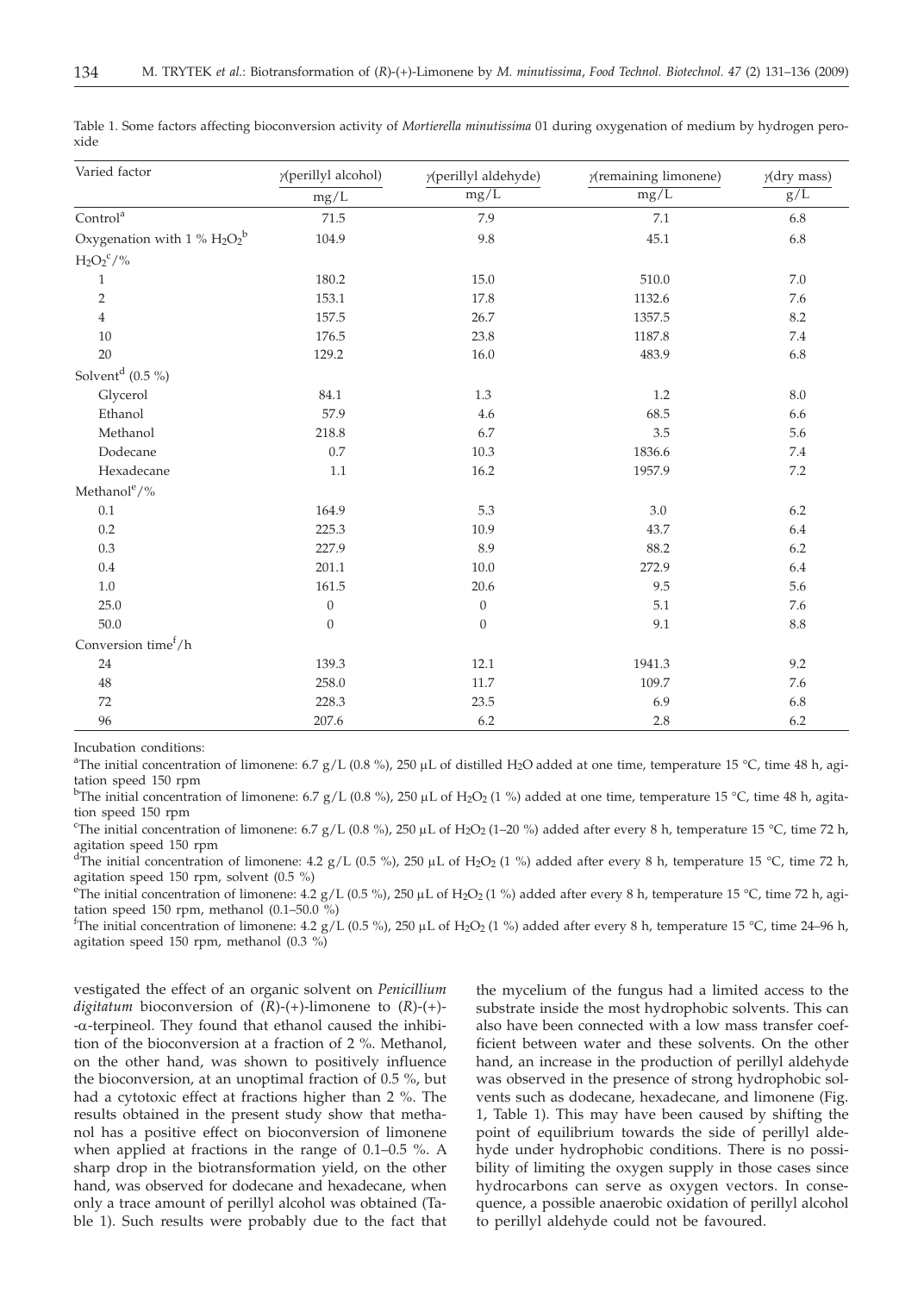

**Fig. 1**. Effect of substrate concentration on *R*-(+)-limonene bioconversion by *M. minutissima* 01 under unconventional oxygenation of the culture. Biotransformation conditions: no solvents, 250 µL of H<sub>2</sub>O<sub>2</sub> (1 %) added after every 8 h, temperature 15 °C, time 72 h, and agitation speed 150 rpm. The bars indicate the standard errors from two replicates

The time course of bioconversion of limonene by *M. minutissima* 01 was studied by analyzing the reaction products at 24, 48, 72 and 96 h and is shown in Table 1. Gradual utilization of limonene by the fungus was observed over the bioconversion period, and the yields of perillyl alcohol increased significantly between 24 and 48 h. A similar conversion time for biotransformation of (*R*)-(+)-limonene to (*R*)-(+)-a-terpineol by *P. digitatum* was observed by Tan *et al*. (*29*). The time of limonene bioconversion by *M. minutissima* 01 was shorter than that of the same conversion conducted with *Pseudomonas putida*, which was reported to be 120 h (*10*).

The small increase in the concentration of the determined products accompanying the depletion of substrate may be caused by a loss of substrate through evaporation, and/or further metabolization of perillyl alcohol. When control experiments were run with 50 or 125  $\mu$ L of limonene, dissolved in 25 mL of sterile culture broth, it was shown that the fraction of limonene dropped to 20 and 34 % of its original fraction, respectively, after 48 h. In the case of perillyl alcohol, a slight drop (8 %) in

its initial fraction was noted (data not shown). Accordingly, only trace amounts of limonene were left in the cultures of *Penicillium digitatum* NRRL 1202 after 48 h of biotransformation, as observed by Tan *et al*. (*29*). This might also be a result of limonene accumulation in the mycelium. After 2 days of transformation, as observed by Onken and Berger (*35*), only 3 % of the recovered substrate were found in the culture medium, while 97 % were accumulated in the mycelium.

A comparison of the bioconversion activity of the H<sub>2</sub>O<sub>2</sub>-oxygenated and the stirred aerated mycelium of *M. minutissima* 01 showed the former type of oxygenation of the culture to be 2.2-fold more efficient than the latter (Table 2). This was probably due to *in situ* oxygen generation through decomposition of hydrogen peroxide by the catalase available in the periplasmic space, where it was immediately utilized by monooxygenases for the oxidation of *R*-(+)-limonene, which in all probability occurred intracellularly. In a traditionally aerated culture, efficient oxygen supply is difficult due to low oxygen solubility and high gas-liquid mass transfer resistance. Consequently, the amounts of perillyl alcohol produced during H<sub>2</sub>O<sub>2</sub>-oxygenated culture of *M. minutissima* 01 were high (over 2-fold in comparison with classical aeration) (Table 2).

# **Conclusions**

The application of  $H_2O_2$ -oxygenated culture for the biotransformation of terpenes has not been described so far. It was used for the first time for limonene biotransformation by the psychrotrophic fungus *M. minutissima* 01. The new integrated oxygen supply and low-temperature bioconversion method for monohydroxylation of limonene eliminates to a considerable degree the gas-liquid transport resistance and increases the amount of available oxygen (*25*). The possibility of using 'environmentally clean' oxidants and co-catalysts such as hydrogen peroxide and methyl alcohol makes research in this area even more interesting. The results provide valuable information and references for the optimization of some process conditions. The use of the method resulted in 2-fold increased productivity as compared to classical aeration and enabled precise monitoring of oxygen consumption. In this system, 258.1 mg/L of perillyl alcohol were obtained, partly owing to the reduction of the loss of terpenes by evaporation. The combined use of the un-

Table 2. Dependence of limonene bioconversion by *M. minutissima* 01 on the level of oxygen fraction in the culture

|       | Dissolved oxygen |                             |                                                                  |                              |
|-------|------------------|-----------------------------|------------------------------------------------------------------|------------------------------|
| Trial | fraction         | $\gamma$ (perillyl alcohol) | Mass of perillyl alcohol produced<br>by 1 g of mycelium dry mass | $\gamma$ (mycelium dry mass) |
|       | $\%$             | mg/L                        | mg                                                               | g/L                          |
|       |                  | 107.4                       | 19.9                                                             | 5.4                          |
|       | 50               | 234.4                       | 46.0                                                             | 5.1                          |
| Ш     | 100              | 201.2                       |                                                                  | 4.9                          |

Bioconversion conditions: temperature 15 °C, limonene concentration 4.2 g/L (0.5 %), methanol fraction 0.3 %, medium volume 75 mL. Low amounts of hydrogen peroxide (2 %) were automatically added to maintain required oxygen fraction. The relative value of the dissolved oxygen fraction oscillated between 45–60 % (trial II) and 95–120 % (trial III), I: the trial to which sterile water was dispensed in an amount which was equivalent to the volume of hydrogen peroxide consumed in trial II